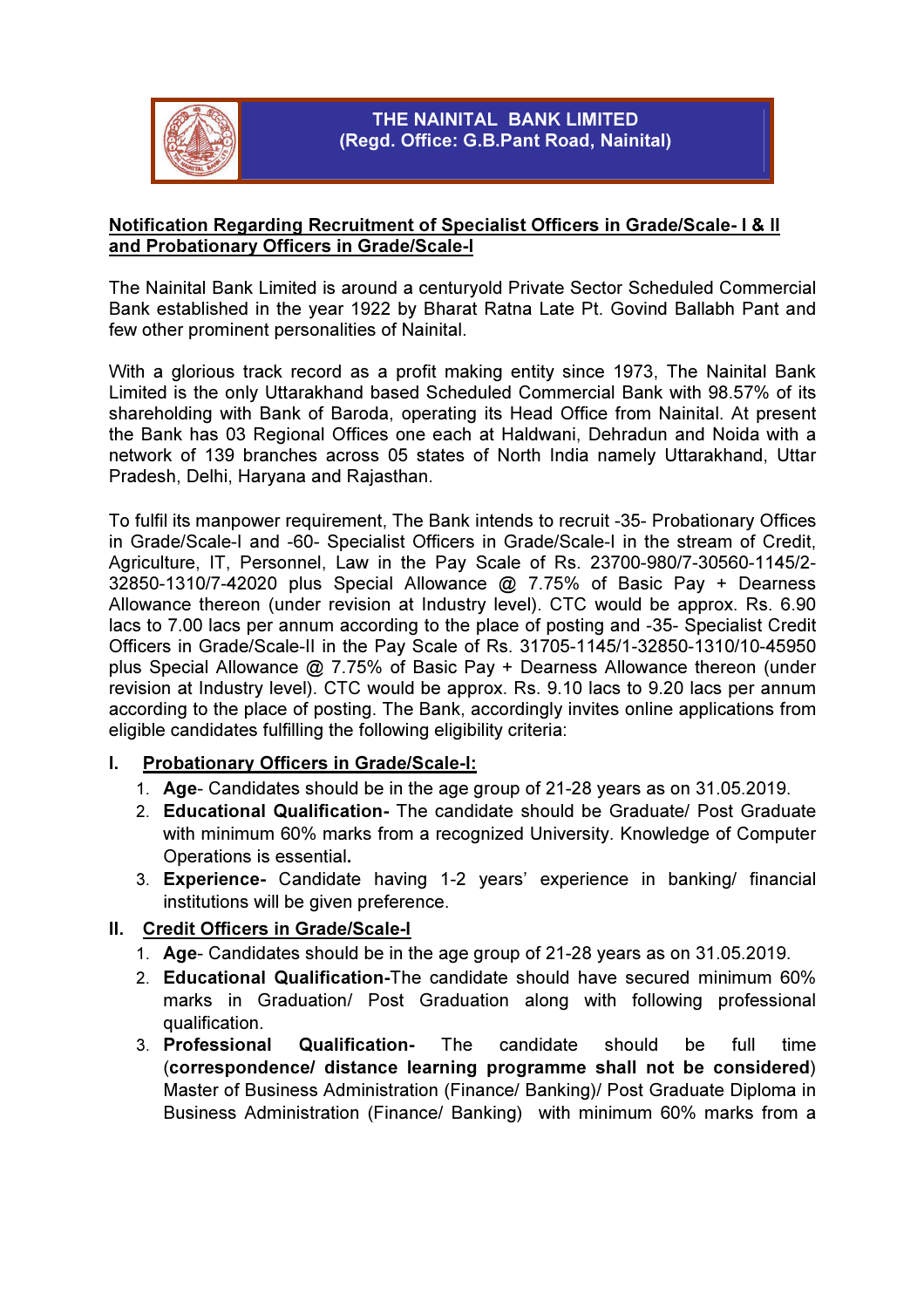recognized University or AICTE approved Institute or C.A./ ICWA. Preference will be given to the candidate having post qualification experience in the related field.

4. Experience- Preference will be given to the candidate having post qualification experience in the related field.

# III. Agriculture Officers in Grade/Scale-I:

- 1. Age- Candidates should be in the age group of 21-28 years as on 31.05.2019.
- 2. Educational Qualification-The candidate should have secured minimum 60% marks either in B.Sc. or M.Sc. in the stream of Agriculture/ Animal Husbandry/ Horticulture/ Dairy Science from a recognized University.

# IV. Information Technology Officers in Grade/Scale-I

- 1. Age- Candidates should be in the age group of 21-28 years as on 31.05.2019.
- 2. Educational Qualification-The candidate should be B.E. / B.Tech. (with Computer Science/ IT) / Post Graduate in Computer Science/ Information Technology/ MCA from a recognized University/ Institute with minimum 60% marks.
- 3. Experience- Candidate having 1-2 years' experience in any IT Company/ institutions will be given preference.

# V. Personnel Officers in Grade/Scale-I

- 1. Age- Candidates should be in the age group of 21-28 years as on 31.05.2019.
- 2. Educational Qualification-The candidate should have secured minimum 60% marks in Graduation/ Post Graduation along with following professional qualification.
- 3. Professional Qualification- The candidate should have full time (i.e. Correspondence/ distance learning programme shall not be considered) Master's Degree in Business Management/ Administration/ Post Graduate Diploma in Business Management with minimum 60% marks with specialization in Human Resource Management. Degree in Law (Professional/ Academic) would have preference.
- 4. Experience- Candidate having 1-2 years' experience in the related field will be given preference.

# VI. Law Officers in Grade/Scale-I

- 1. Age- Candidates should be in the age group of 21-28 years as on 31.05.2019.
- 2. Qualification-Having passed 3/5 years Professional Degree in Law with minimum 55% marks from a recognized University/Institute.
- 3. Experience- Preference will be given to those candidates who are handling legal matters at corporate offices of Banks/ Financial Institutions.

# VII. Specialist Credit Officers in Grade/Scale-II

- 1. Age- Candidate should be in the age group of 25 35 years as on 31.05.2019.
- 2. Educational Qualification-Candidate should be qualified Chartered Accountant/ ICWA or Graduate/ Post Graduate with minimum 60% marks from a recognized University or AICTE approved reputed institute.
- 3. Experience-Candidate should have minimum -2- years' experience in the field of credit in Public / Private Sector Bank or reputed Financial Institution as on 31.05.2019.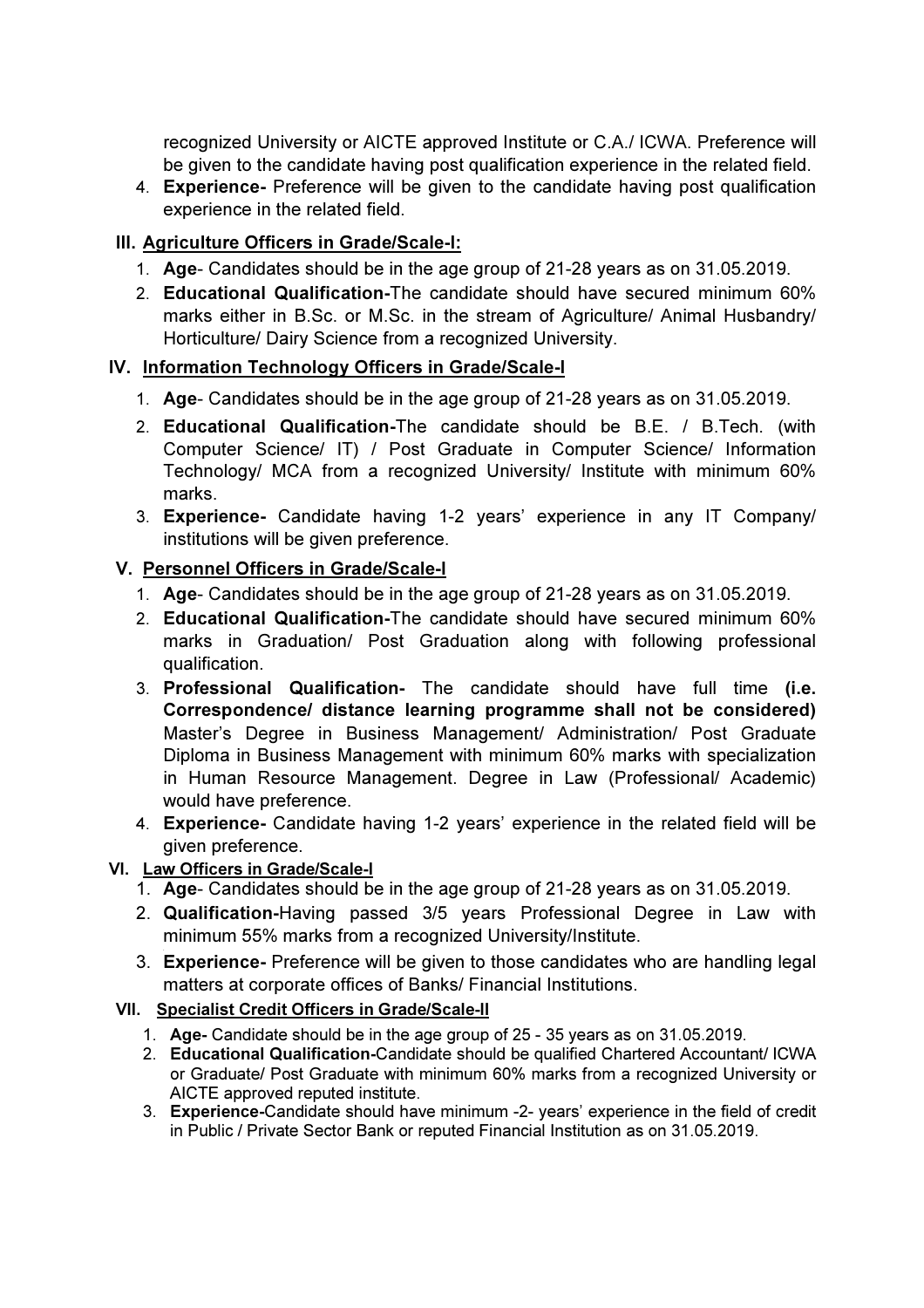Application Fee for Officers in Grade/Scale-II-Rs. 1,500.00 (Rupees one thousand five hundred only) including GSTas under:

Application Fee (including GST) - For Officers in Grade/Scale-I-Rs. 1,000.00 (Rupees one thousand only) and Rs. 1,500.00 (Rupees one thousand five hundred only) for Officers in Grade/Scale-II.

#### How to apply-

Interested candidates fulfilling the above eligibility criteria are advised to visit Bank's website: www.nainitalbank.co.in-Recruitment/results and read the detailed guidelines for submission of online application and written examination.

Vice President (HRM) Place- Nainital Date- 29.06.2019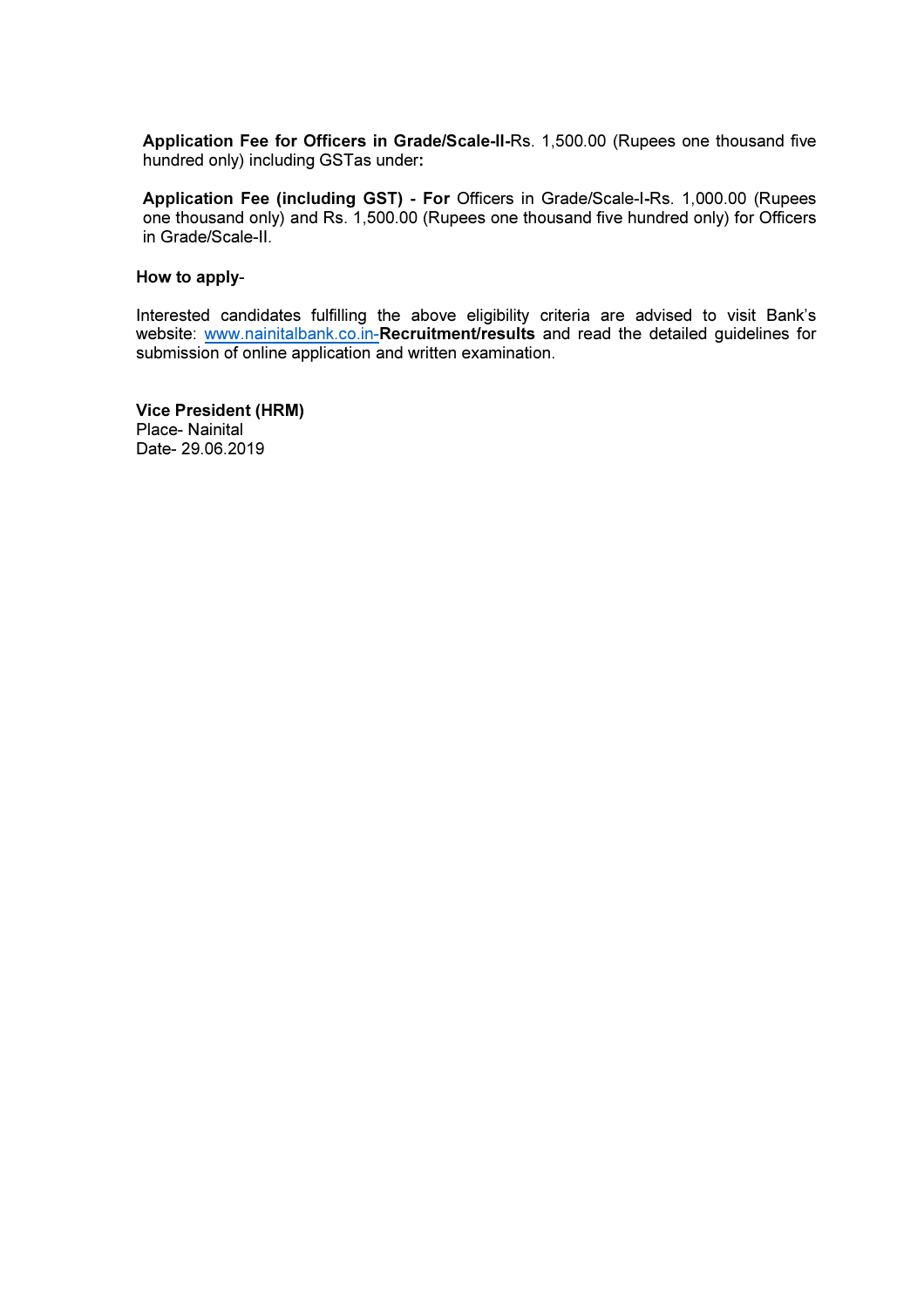

# THE NAINITALBANK LIMITED

(Regd. Office: G.B.Pant Road, Nainital)

## Re: Online Examination for Recruitment of -130- Officers

The Nainital Bank Limited intends to recruit:

- (A) Probationary Officers-35 in Officers Grade/Scale-I and Specialist Officers in the stream of Credit-25, Agriculture-18, Information Technology-10, Personnel-05 &Law- 02, , in the pay Scale of Rs. 23700-980/7-30560-1145/2-32850-1310/7-42020 plus Special Allowance @ 7.75% of Basic Pay + Dearness Allowance thereon (under revision at Industry level). CTC would be approximately Rs. 7.00 lacs P.A.
- (B) Specialist Officers in the Stream of Credit in Officers Grade/Scale-II- 35-in the scale of Rs. 31705-1145/1-32850-1310/10-45950 plus Special Allowance @ 7.75% of Basic Pay + Dearness Allowance thereon (under revision at Industry level). CTC would be approximately Rs.9.00 lacs P.A.

Eligible candidates are advised to apply only online from June 29th 2019 to July 14<sup>th</sup>, 2019 (inclusive of both days) throughlink – http://www.nainitalbank.co.in/english/recruitment.aspxappearing under recruitment page in the Bank's website (www.nainitalbank.co.in) after carefully going through the instructions contained in this advertisement. No other means/ mode of application will be accepted.

| $\blacksquare$                                    |                                             |
|---------------------------------------------------|---------------------------------------------|
| Commencement of on-line registration   29.06.2019 |                                             |
| of application                                    |                                             |
| Closure of registration of application            | 14.07.2019                                  |
| <b>On-line Fee Payment</b>                        | 29.06.2019 to 14.07.2019                    |
| Date of exam                                      | last week of July (tentatively on or around |
|                                                   | July 27/28, 2019)                           |

## 1. Important Dates:

#### 2. Eligibility Criteria for Recruitment of Probationary Officers in Grade/Scale-I:

| Age Limit (as on May 31, 2019)<br>Candidate should be in the age group of<br>21-28 years as on 31.05.2019 i.e.<br>candidates should not have been born<br>earlier than 01.06.1991 and not later than | Candidates should be in the age group of 21-28<br>years as on 31.05.2019.                                    |
|------------------------------------------------------------------------------------------------------------------------------------------------------------------------------------------------------|--------------------------------------------------------------------------------------------------------------|
| 31.05.1998. Both dates inclusive.                                                                                                                                                                    |                                                                                                              |
| <b>Educational Qualification (as on May</b><br>31, 2019)                                                                                                                                             | *The candidate should be Graduate/ Post<br>Graduate with minimum 60% marks from a<br>recognized University.  |
|                                                                                                                                                                                                      | of Computer<br><b>Operations</b><br>Knowledge<br>İS<br>essential.                                            |
| <b>Experience</b>                                                                                                                                                                                    | having 1-2 years' experience in<br>Candidate<br>banking/ financial institutions will be given<br>preference. |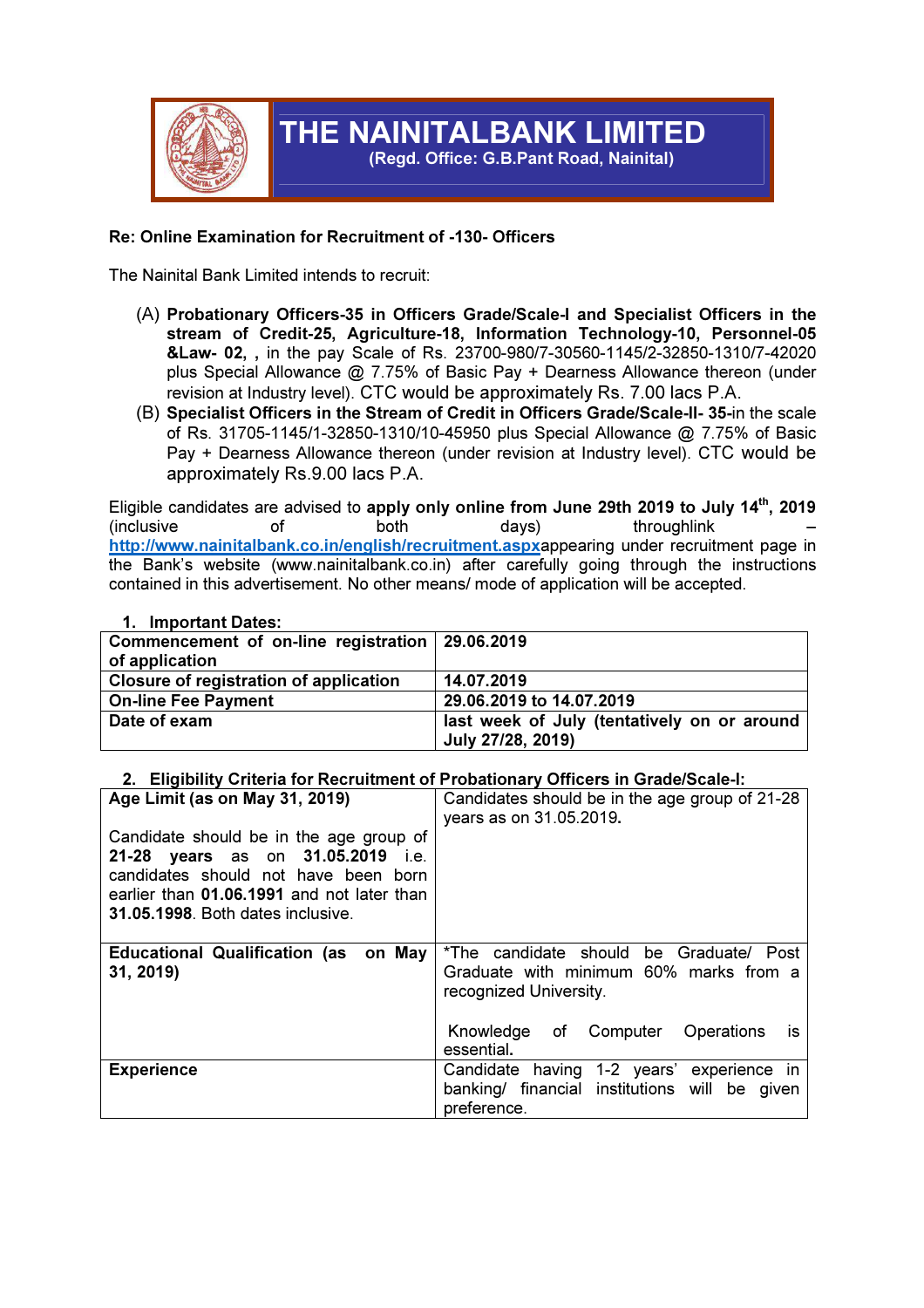| <b>Application Fee (Non- Refundable)</b>                                                                                                                                                                          | Rs. 1000.00<br>(Rupees one thousand<br>only)<br>including GST.                                                                                                                                                                                                                                                                                                                                                                                                                                               |  |  |  |  |
|-------------------------------------------------------------------------------------------------------------------------------------------------------------------------------------------------------------------|--------------------------------------------------------------------------------------------------------------------------------------------------------------------------------------------------------------------------------------------------------------------------------------------------------------------------------------------------------------------------------------------------------------------------------------------------------------------------------------------------------------|--|--|--|--|
| 3. Eligibility Criteria for Recruitment of Credit Officers in Grade/Scale-I:                                                                                                                                      |                                                                                                                                                                                                                                                                                                                                                                                                                                                                                                              |  |  |  |  |
| Age Limit (as on May 31, 2019)                                                                                                                                                                                    | Candidates should be in the age group of 21-28                                                                                                                                                                                                                                                                                                                                                                                                                                                               |  |  |  |  |
| Candidate should be in the age group of<br>31.05.2019 i.e.<br><b>21-28 years</b> as on<br>candidates should not have been born<br>earlier than 01.06.1991 and not later than<br>31.05.1998. Both dates inclusive. | years as on 31.05.2019.                                                                                                                                                                                                                                                                                                                                                                                                                                                                                      |  |  |  |  |
| <b>Educational Qualification (as</b><br>on May<br>31, 2019)                                                                                                                                                       | *The candidate should have secured minimum<br>60% marks in Graduation/ Post Graduation<br>along with following professional qualification.                                                                                                                                                                                                                                                                                                                                                                   |  |  |  |  |
| Profession Qualification (as on May 31,<br>2019)                                                                                                                                                                  | candidate<br>*The<br>should<br>full<br>be<br>time<br>(correspondence/<br>distance<br>learning<br>programme shall not be considered) Master<br>of Business Administration (Finance/ Banking)/<br>Diploma in<br>Graduate<br><b>Business</b><br>Post<br>Administration (Finance/ Banking)<br>with<br>minimum 60% marks from a recognized<br>University or AICTE approved Institute or C.A./<br>ICWA. Preference will be given to the candidate<br>having post qualification experience in the<br>related field. |  |  |  |  |
| <b>Application Fee (Non- Refundable)</b>                                                                                                                                                                          | Rs1,000.00<br>thousand<br>(Rupees<br>one<br>only)<br>including GST.                                                                                                                                                                                                                                                                                                                                                                                                                                          |  |  |  |  |

## 4. Eligibility Criteria for Recruitment of Agriculture Officers in Grade/Scale-I:

| Age Limit (as on May 31, 2019)<br>Candidate should be in the age group of<br>21-28 years as on 31.05.2019<br>i.e.<br>candidates should not have been born<br>earlier than 01.06.1991 and not later than<br>31.05.1998. Both dates inclusive. | Candidates should be in the age group of 21-28<br>years as on 31.05.2019.                                                                                                                           |
|----------------------------------------------------------------------------------------------------------------------------------------------------------------------------------------------------------------------------------------------|-----------------------------------------------------------------------------------------------------------------------------------------------------------------------------------------------------|
| <b>Educational Qualification (as on May</b><br>31, 2019)                                                                                                                                                                                     | *The candidate should have secured minimum<br>60% marks either in B.Sc. or M.Sc. in the<br>stream of Agriculture/ Animal Husbandry/<br>Horticulture/ Dairy Science from a recognized<br>University. |
| <b>Application Fee (Non- Refundable)</b>                                                                                                                                                                                                     | Rs.1,000.00 (Rupees one<br>thousand<br>only)<br>including GST.                                                                                                                                      |

# 5. Eligibility Criteria for Recruitment of Information Technology Officers in Grade/Scale-

| Age Limit (as on May 31, 2019)          | Candidates should be in the age group of 21-28 |
|-----------------------------------------|------------------------------------------------|
|                                         | years as on 31.05.2019.                        |
| Candidate should be in the age group of |                                                |
| $21 - 28$<br>vears as on 31.05.2019     |                                                |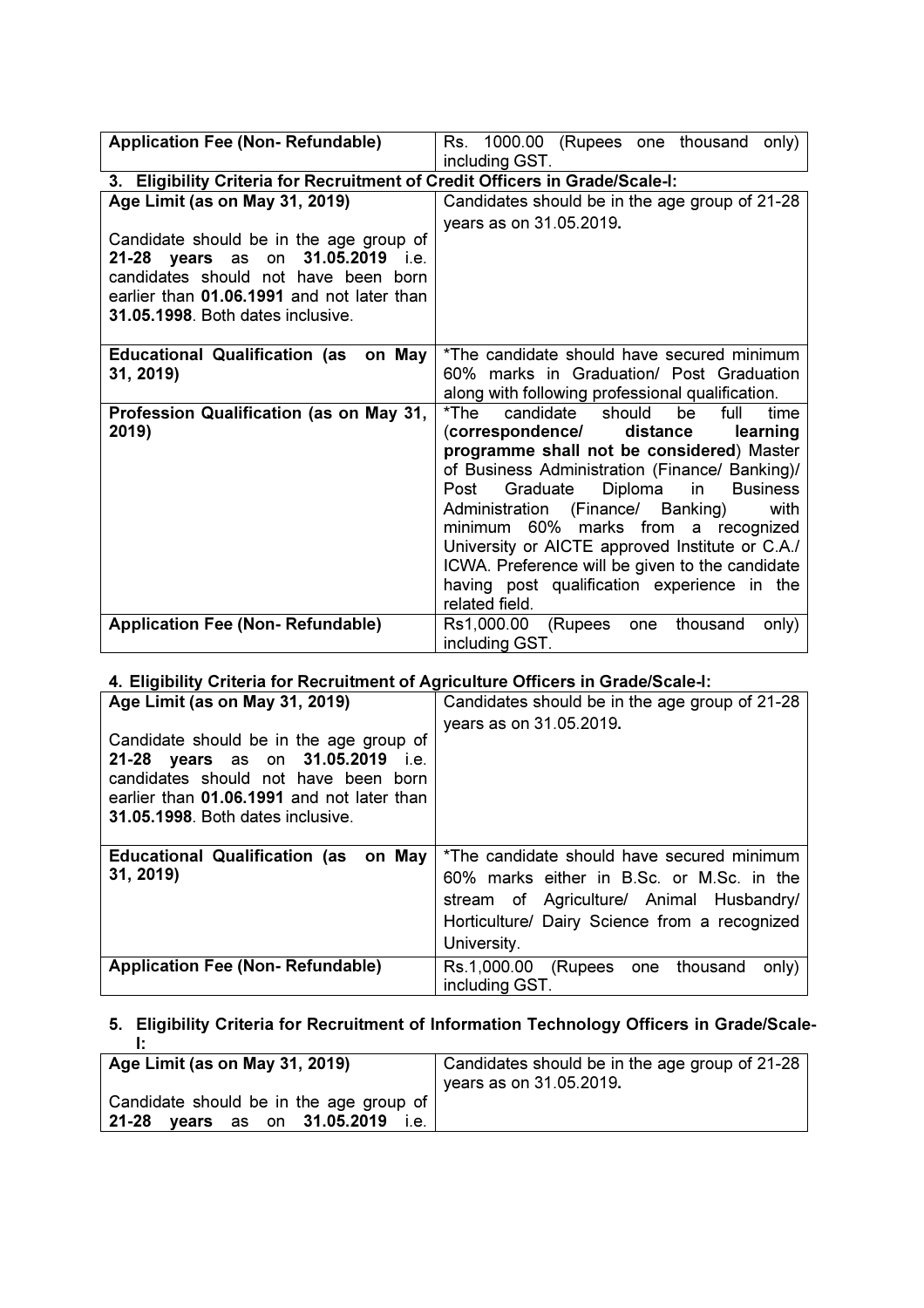| candidates should not have been born<br>earlier than 01.06.1991 and not later than<br>31.05.1998. Both dates inclusive. |                                                                                                                                                                                                                  |
|-------------------------------------------------------------------------------------------------------------------------|------------------------------------------------------------------------------------------------------------------------------------------------------------------------------------------------------------------|
| <b>Educational Qualification (as</b><br>on May<br>31, 2019)                                                             | *The candidate should be B.E. / B.Tech. (with<br>Computer Science/ IT) / Post Graduate in<br>Computer Science/ Information Technology/<br>MCA from a recognized University/ Institute with<br>minimum 60% marks. |
| <b>Experience</b>                                                                                                       | Candidate having 1-2 years' experience in any<br>Company/ institutions will<br>be<br>given<br>preference.                                                                                                        |
| <b>Application Fee (Non-Refundable)</b>                                                                                 | Rs. 1,000.00<br>(Rupees one thousand<br>only)<br>including GST.                                                                                                                                                  |

## 6. Eligibility Criteria for Recruitment of Specialist Personnel Officers in Grade/Scale-I:

| Age Limit (as on May 31, 2019)<br>Candidate should be in the age group of<br>21-28 years as on 31.05.2019 i.e.<br>candidates should not have been born<br>earlier than 01.06.1991 and not later than<br>31.05.1998. Both dates inclusive. | Candidates should be in the age group of 21-28<br>years as on 31.05.2019.                                                                                                                                                                                                                                                                                                                                      |
|-------------------------------------------------------------------------------------------------------------------------------------------------------------------------------------------------------------------------------------------|----------------------------------------------------------------------------------------------------------------------------------------------------------------------------------------------------------------------------------------------------------------------------------------------------------------------------------------------------------------------------------------------------------------|
| on May<br><b>Educational Qualification (as</b><br>31, 2019)                                                                                                                                                                               | *The candidate should have secured minimum<br>60% marks in Graduation/ Post Graduation<br>along with following professional qualification.                                                                                                                                                                                                                                                                     |
| Professional Qualification (as on May<br>31, 2019)                                                                                                                                                                                        | *The candidate should have full time (i.e.<br>Correspondence/ distance<br>learning<br>programme shall not<br>be<br>considered)<br>Master's Degree in Business Management/<br>Business Administration/ Post Graduate<br>Diploma in Business Management with<br>minimum 60% marks with specialization in<br>Human Resource Management. Degree in Law<br>(Professional/ Academic)<br>would<br>have<br>preference. |
| <b>Experience</b>                                                                                                                                                                                                                         | Candidate having 1-2 years' experience in the<br>related field will be given preference.                                                                                                                                                                                                                                                                                                                       |
| <b>Application Fee (Non-Refundable)</b>                                                                                                                                                                                                   | Rs. 1,000.00 (Rupees one thousand only)<br>including GST.                                                                                                                                                                                                                                                                                                                                                      |

# 7. Eligibility Criteria for Recruitment of Specialist Law Officers in Grade/Scale-I:

| Age Limit (As on 31.05.2019)                                                                                                                                                                            | Candidates should be in the age group of 21-28<br>years as on 31.05.2019. |
|---------------------------------------------------------------------------------------------------------------------------------------------------------------------------------------------------------|---------------------------------------------------------------------------|
| Candidate should be in the age group of<br>21-28 years as on 31.05.2019 i.e.<br>candidates should not have been born<br>earlier than 01.06.1991 and not later than<br>31.05.1998. Both dates inclusive. |                                                                           |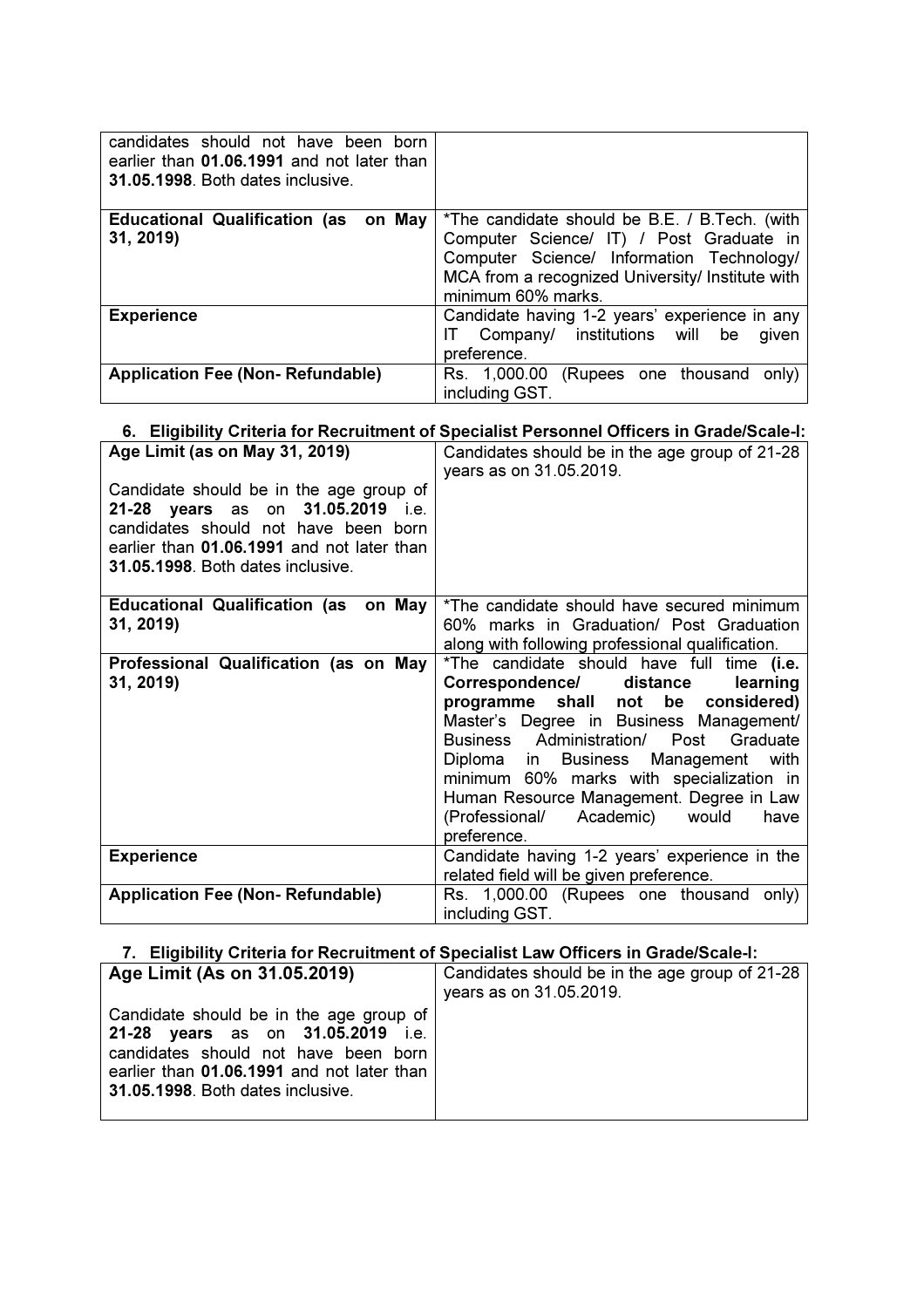| <b>Educational/Professional</b><br>Qualification<br>(as on May 31, 2019) | *Having passed 3/5 years Professional Degree<br>in Law with minimum 55% marks from a<br>recognized University/Institute.                 |  |  |  |  |  |
|--------------------------------------------------------------------------|------------------------------------------------------------------------------------------------------------------------------------------|--|--|--|--|--|
| <b>Experience</b>                                                        | Preference will be given to those candidates<br>who are handling legal matters at corporate<br>offices of Banks/ Financial Institutions. |  |  |  |  |  |
| <b>Application Fee (Non-Refundable)</b>                                  | Rs. 1,000.00 (Rupees one thousand only)<br>including GST.                                                                                |  |  |  |  |  |

## 8. Eligibility Criteria for Recruitment of Specialist Credit Officers in Grade/Scale-II:

| Age Limit (as on May 31, 2019)                                                                                                                                                                                                                                         | Candidate should be in the age group of 25 - 35<br>years as on 31.05.2019.                                                                                                            |  |  |  |
|------------------------------------------------------------------------------------------------------------------------------------------------------------------------------------------------------------------------------------------------------------------------|---------------------------------------------------------------------------------------------------------------------------------------------------------------------------------------|--|--|--|
| on May<br><b>Educational Qualification (as</b><br>31, 2019)<br>Candidate should be in the age group of<br>25-35 years as on 31.05.2019 i.e.<br>candidates should not have been born<br>earlier than 01.06.1984 and not later than<br>31.05.1994. Both dates inclusive. | Candidate should be qualified Chartered<br>Accountant/ ICWA or Graduate/ Post Graduate<br>with minimum 60% marks from a recognized<br>University or AICTE approved reputed institute. |  |  |  |
| 31,<br>2019<br>May<br>Experience as on<br>(Essential)                                                                                                                                                                                                                  | Candidate should have minimum -2- years'<br>experience in the field of credit in Public /<br>Private Sector Bank or reputed Financial<br>Institution as on 31.05.2019.                |  |  |  |
| <b>Application Fee (Non-Refundable)</b>                                                                                                                                                                                                                                | Rs. 1,500.00 (Rupees one thousand<br>five<br>hundred only) including GST.                                                                                                             |  |  |  |

\*Where the University has awarded CGPA / GPA score to the candidate, the percentage marks shall be calculated by dividing the total marks obtained by the candidate in all the subjects in all the semesters by aggregate maximum marks in all the subjects irrespective of honors / optional / additional optional subject.

Candidates can apply for only one post in the Specialist posts i.e. (Credit Officers Grade I, Agriculture Officer Grade I, IT Officer Grade I, Personnel Officer Grade I, Law Officer Grade I and Credit Officer Grade II). In case they apply for more than one posts – only the last application will be considered as valid.

9. Identity Verification: In the Examination Hall as well as at the time of interview, the call letter along with original and a photocopy of the candidate's currently valid photo identity (bearing exactly the same name as it appears on the Call Letter) such as PAN Card/ Passport/ Driving Licence/ Voter's Card/ Bank Passbook with photograph/ Photo identity proof issued by a Gazzetted Officer on official letterhead along with Photograph / Photo identity proof issued by a People's Representative on official letterhead along with Photograph/ valid recent Identity Card issued by a recognized College/ University/ Aadhar/E- Aadhar Card with a photograph/ Employee ID/ Bar Council Identity Card with photograph should be submitted to the invigilator for verification. The candidate's identity will be verified with respect to his/her details on the call letter, in the Attendance List and requisite documents submitted. If identity of the candidate is in doubt the candidate will not be allowed to appear for the Examination.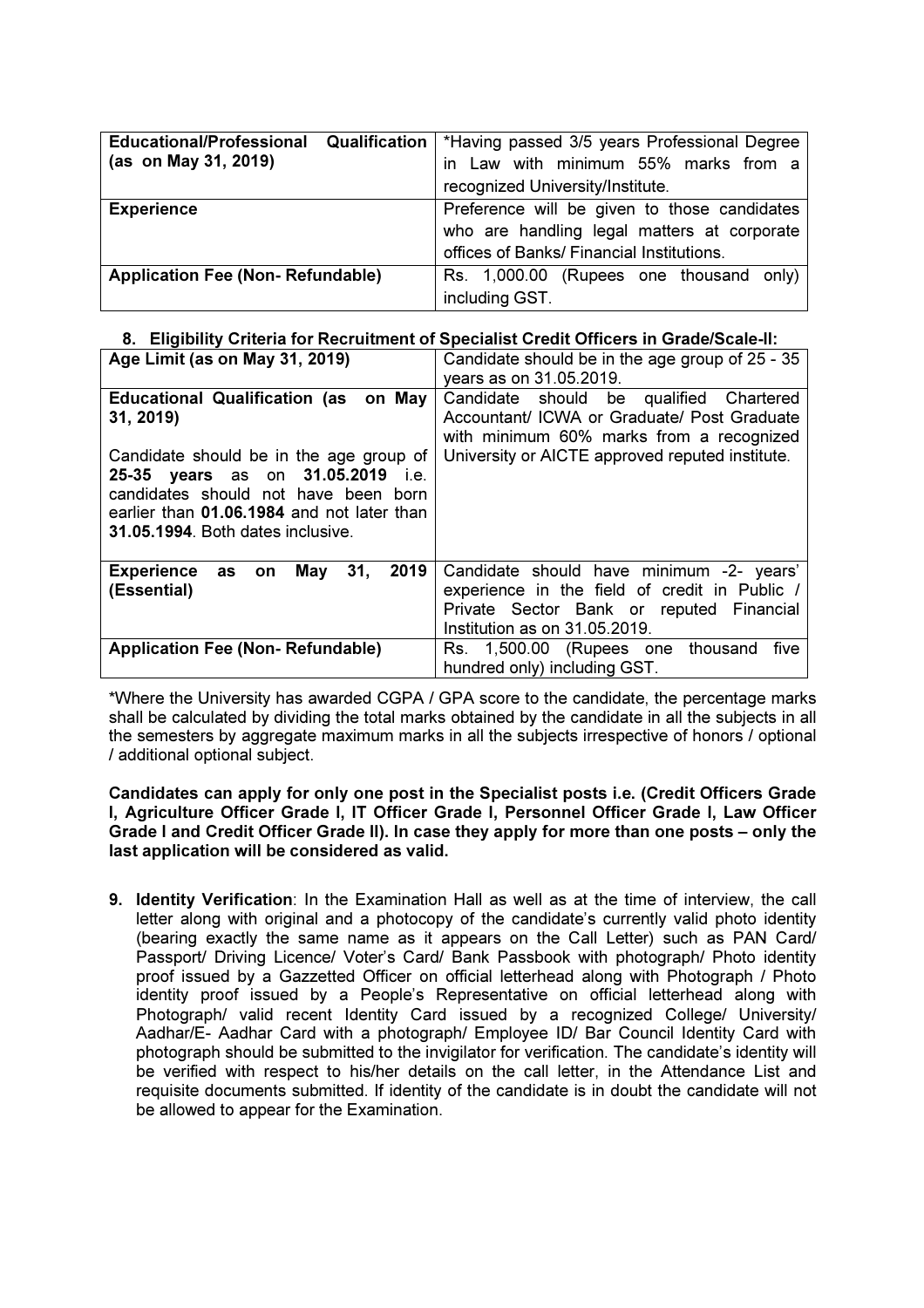#### Ration Card and Learner's Driving License are NOT valid ID proof.

 Note: Candidates have to produce in original, the photo identity proof and submit photocopy of the photo identity proof along with Examination Call Letter as well as the Interview Call Letter while attending the examination/ interview respectively, without which they will not be allowed to appear for the examination/ interview, as the case may be. Candidates must note that the name as appearing on the Call Letter (provided during the process of registration) should exactly match the name as appearing on the Photo Identity Proof. Female candidates who have changed first/ last/ middle name post marriage must take special note of this. If there is any mismatch between the name indicated in the Call Letter and Photo Identity Proof, the candidate will not be allowed to appear for the examination. In case of candidates who have changed their name, will be allowed only if they produce original Gazette Notification/their original Marriage Certificate/ Affidavit in original.

#### 10. How To Apply:

The detailed Guidelines / Procedure For:

- A. Application Registration.
- B. Payment of Fees.
- C. Document Scan and Upload.

Candidates can apply online only fromJune 29th 2019 to July 14<sup>th</sup>, 2019 and no other mode of application will be accepted.

Important Points to be noted before Registration:

- I. Scan Their:
	- a. Photograph (4.5 Cm x 3.5 cm)
	- b. Signature (with black ink)
	- c. Left thumb impression (on white paper with black or blue ink)
	- d. A hand written declaration (on white paper with black ink) (text given below) Ensuring that the all these scanned documents adhere to the required specifications as given in the advertisement
- II. Signature in CAPITAL LETTERS WILL NOT be accepted.
- III. The left thumb impression should be properly scanned and not smudged.(If a candidate is not having left thumb, he/she may use his/her right thumb for applying).
- IV. The text for hand written declaration is as follows-

"I, \_\_\_\_\_\_\_\_\_\_\_\_ (Name of the candidate), hereby declare that all the information submitted by me in the application form is correct, true and valid. I will present the supporting documents as and when required."

- V. The above mentioned hand written declaration has to be in the candidate's hand writing and in English only. If it is written and uploaded by anybody else or in any other language, the application will be considered as invalid. (In the case of Visually Impaired candidates who cannot write may get the text of declaration typed and put their left hand thumb impression below the typed declaration and upload the document as per specifications).
- VI. Keep the necessary details/documents ready to make Online Payment of the requisite application fee/ intimation charges.
- VII. Have a valid personal email ID and mobile no., which should be kept active till the completion of this Recruitment Process. Bank may send intimation to download call letters for the Examination/ interview etc. through the registered e-mail ID. In case a candidate does not have a valid personal e-mail ID, he/she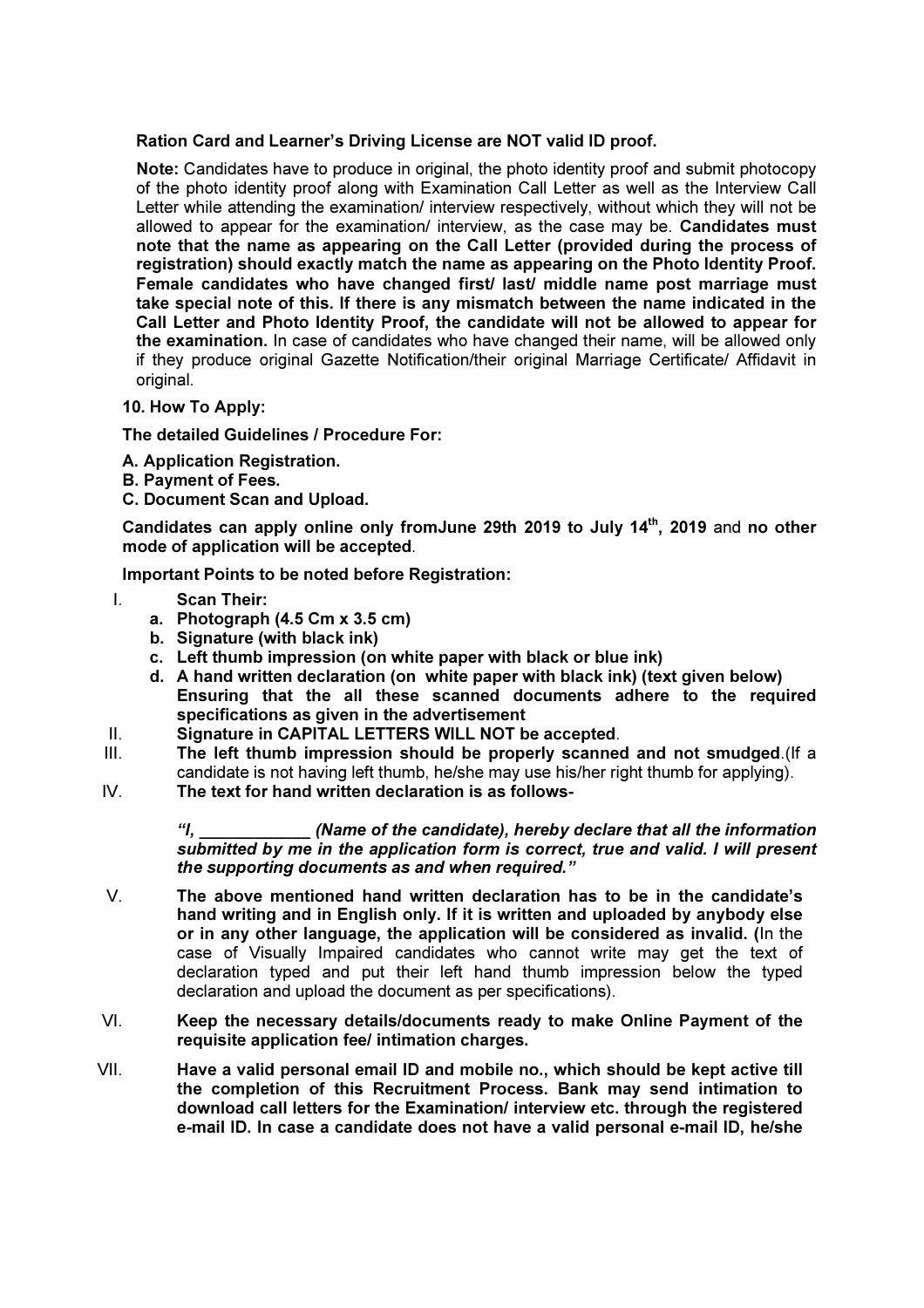should create his/her new e-mail ID and mobile no. before applying on-line and must maintain that email account and mobile number.

APPLICATION FEES/INTIMATION CHARGES (NON REFUNDABLE) PAYMENT OF FEE ONLINE- FROM June 29th 2019 to July 14<sup>th</sup>, 2019 Rs.1,000.00 (Rupees one thousand only) for Officers in Grade/Scale-I and Rs. 1,500.00 (Rupees one thousand five hundred only) for Officers in Grade/Scale-II, including GST.

Bank Transaction charges for Online Payment of application Fees/intimation charges will have to be borne by the candidate.

#### A. Application Registration:

- 1. Candidates to visit to the Nainital Bank Limited website www.nainitalbank.co.in, click on the "Recruitment/ Results then click on the option "APPLY ONLINE" which will open a new screen.
- 2. To register application, choose the tab "Click here for New Registration" and enter Name, Contact details and Email-id. A Provisional Registration Number and Password will be generated by the system and displayed on the screen. Candidate should note down the Provisional Registration Number and Password. An Email & SMS indicating the Provisional Registration number and Password will also be sent.
- 3. In case the candidate is unable to complete the application form in one go, he / she can save the data already entered by choosing "SAVE AND NEXT" tab. Prior to submission of the online application candidates are advised to use the "SAVE AND NEXT" facility to verify the details in the online application form and modify the same if required. Visually Impaired candidates should fill the application form carefully and verify/ get the details verified to ensure that the same are correct prior to final submission.
- 4. Candidates are advised to carefully fill and verify the details filled in the online application themselves as no change will be possible/ entertained after clicking the FINAL SUBMIT BUTTON.
- 5. The Name of the candidate or his /her Father/ Husband etc. should be spelt correctly in the application as it appears in the Certificates/ Mark sheets/Identity proof. Any change/alteration found may disqualify the candidature.
- 6. Validate your details and Save your application by clicking the 'Validate your details' and 'Save & Next' button.
- 7. Candidates can proceed to upload Photo & Signature as per the specifications given in the Guidelines for Scanning and Upload of Photograph and Signature detailed under point "C".
- 8. Candidates can proceed to fill other details of the Application Form.
- 9. Click on the Preview Tab to preview and verify the entire application form before FINAL SUBMIT.
- 10. Modify details, if required, and click on 'FINAL SUBMIT' ONLY after verifying and ensuring that the photograph, signature uploaded and other details filled by you are correct.
- 11. Click on 'Payment' Tab and proceed for payment.
- 12. Click on 'Submit' button.

## B. PAYMENT OF FEES

#### ONLINE MODE

1. The application form is integrated with the payment gateway and the payment process can be completed by following the instructions.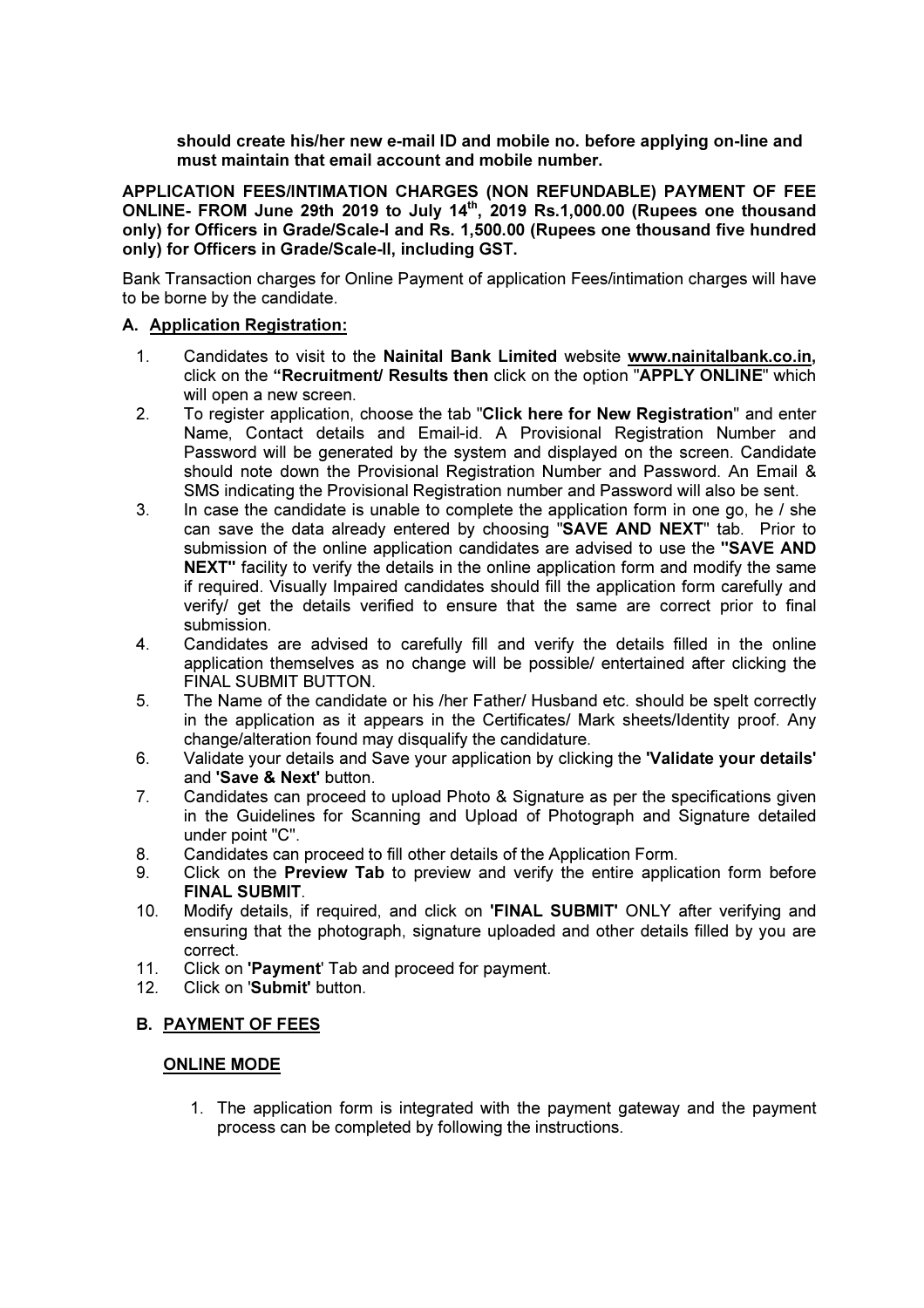- 2. The payment can be made by using Debit Cards (RuPay/Visa/MasterCard/Maestro), Credit Cards, Internet Banking, IMPS, Cash Cards/ Mobile Wallets.
- 3. After submitting your payment information in the online application form, PLEASE WAIT FOR THE INTIMATION FROM THE SERVER. DO NOT PRESS BACK OR REFRESH BUTTON IN ORDER TO AVOID DOUBLE CHARGE.
- 4. On successful completion of the transaction, an e-Receipt will be generated.
- 5. Non-generation of 'E-Receipt' indicates PAYMENT FAILURE. On failure of payment, Candidates are advised to login again using their Provisional Registration Number and Password and repeat the process of payment.
- 6. Candidates are required to take a printout of the e-Receipt and online Application Form containing fee details. Please note that if the same cannot be generated, online transaction may not have been successful.
- 7. For Credit Card users: All charges are listed in Indian Rupee. If you use a non-Indian credit card, your bank will convert to your local currency based on prevailing exchange rates.
- 8. To ensure the security of your data, please close the browser window once your transaction is completed.
- 9. There is facility to print application form containing fee details after payment of fees.

## C. GUIDELINES FOR SCANNING AND UPLOADING OF DOCUMENTS:

Before applying online a candidate will be required to have a scanned (digital) image of his/her photograph and signature as per the specifications given below:

#### Photograph Image:

- Photograph must be a recent passport style colour picture.
- Make sure that the picture is in colour, taken against a light-coloured, preferably white, background.
- Look straight at the camera with a relaxed face.
- If the picture is taken on a sunny day, have the sun behind you, or place yourself in the shade, so that you are not squinting and there are no harsh shadows.
- If you have to use flash, ensure there's no "red-eye"
- If you wear glasses make sure that there are no reflections and your eyes can be clearly seen.
- Caps, hats and dark glasses are not acceptable. Religious headwear is allowed but it must not cover your face.
- Dimensions 200 x 230 pixels (preferred).
- Size of file should be between 20 kb–50 kb.
- Ensure that the size of the scanned image is not more than 50kb. If the size of the file is more than 50 kb, then adjust the settings of the scanner such as the DPI resolution, no. of colours etc., during the process of scanning.
- If the photo is not uploaded at the place of Photo, Admission for Examination will be rejected/denied. Candidate him/herself will be responsible for the same.
- Candidate should also ensure that photo is uploaded at the place of photo and signature at the place of signature. If photo in place of photo and signature in place of signature is not uploaded properly, candidate will not be allowed to appear for the exam.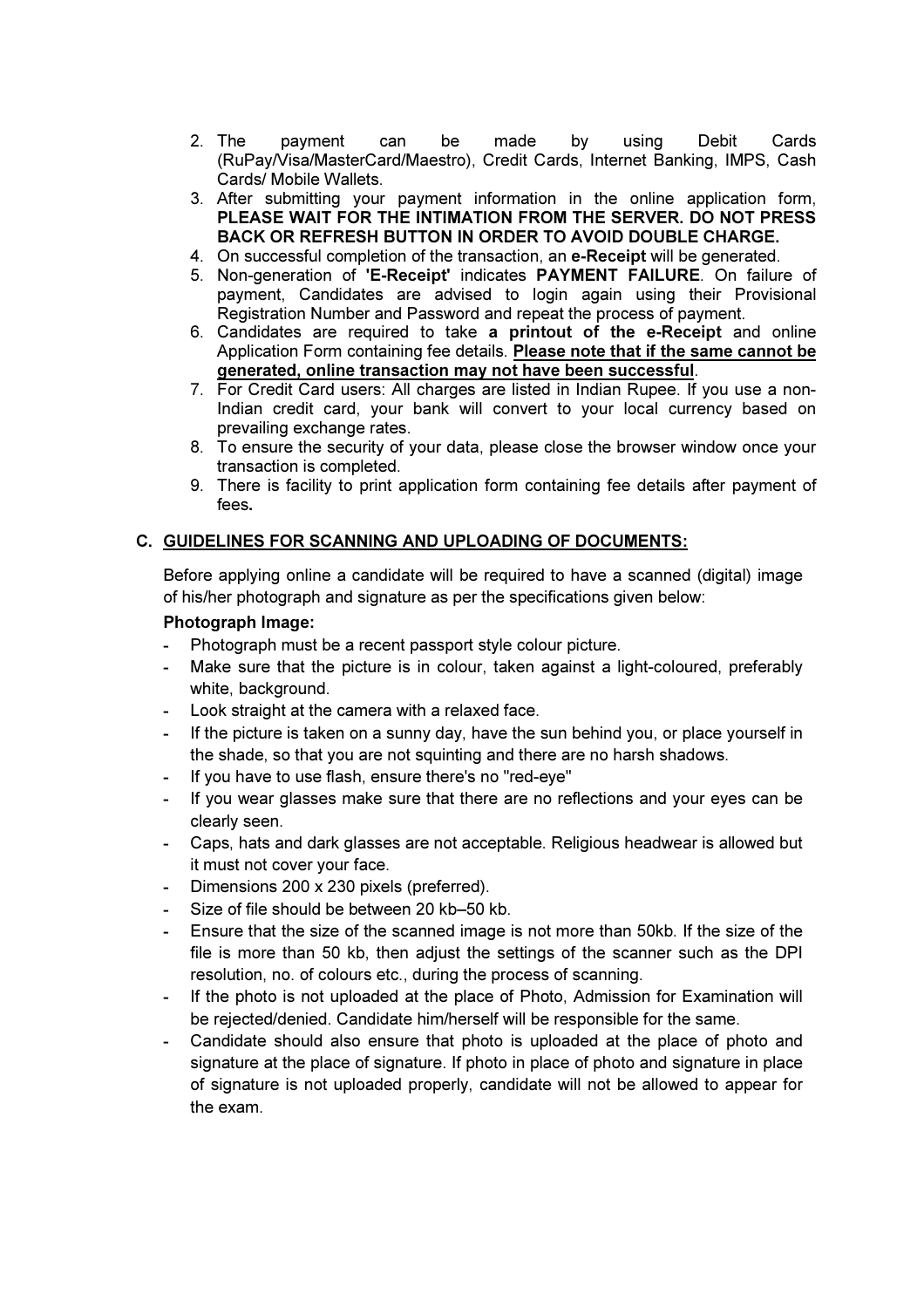- Candidate must ensure that Photo to be uploaded is of required size and the face should be clearly visible.

## Signature, left thumb impression and hand-written declaration Image:

- The applicant has to sign on white paper with Black Ink pen.
- The applicant has to put his left thumb impression on a white paper with black or blue ink.
- The applicant has to write the declaration in English clearly on a white paper with black ink.
- The signature, left thumb impression and the hand written declaration should be of the applicant and not by any other person.
- The signature will be used to put on the Call Letter and wherever necessary.
- If the Applicant's signature on the attendance sheet or Call letter, signed at the time of the examination, does not match the signature uploaded, the applicant will be disqualified.
- Dimensions 140 x 60 pixels (preferred).
- Size of file should be between 10kb 20kb for signature and left thumb impression.
- For hand written declaration size of file should be 20kb 50 kb.
- Ensure that the size of the scanned image is not more than 20kb or 50 kb (for hand written declaration)
- Signature / Hand written declaration in CAPITAL LETTERS shall NOT be accepted.

## Scanning the documents:

- Set the scanner resolution to a minimum of 200 dpi (dots per inch)
- Set Colour to True Colour.
- Crop the image in the scanner to the edge of the left thumb impression / hand written declaration, then use the upload editor to crop the image to the final size (as specified above).
- The image file should be JPG or JPEG format. An example file name is: image 01.jpg or image 01.jpeg
- Image dimensions can be checked by listing the folder files or moving the mouse over the file image icon.
- Candidates using MS Windows/MSOffice can easily obtain documents in .jpeg format by using MS Paint or MSOffice Picture Manager. Scanned documents in any format can be saved in .jpg / .jpeg format by using 'Save As' option in the File menu. Size can be adjusted by using crop and then resize option.
- If the file size and format are not as prescribed, an error message will be displayed.
- While filling in the Online Application Form the candidate will be provided with a link to upload his/her photograph, signature, left thumb impression and hand written declaration.

## Left thumb impression: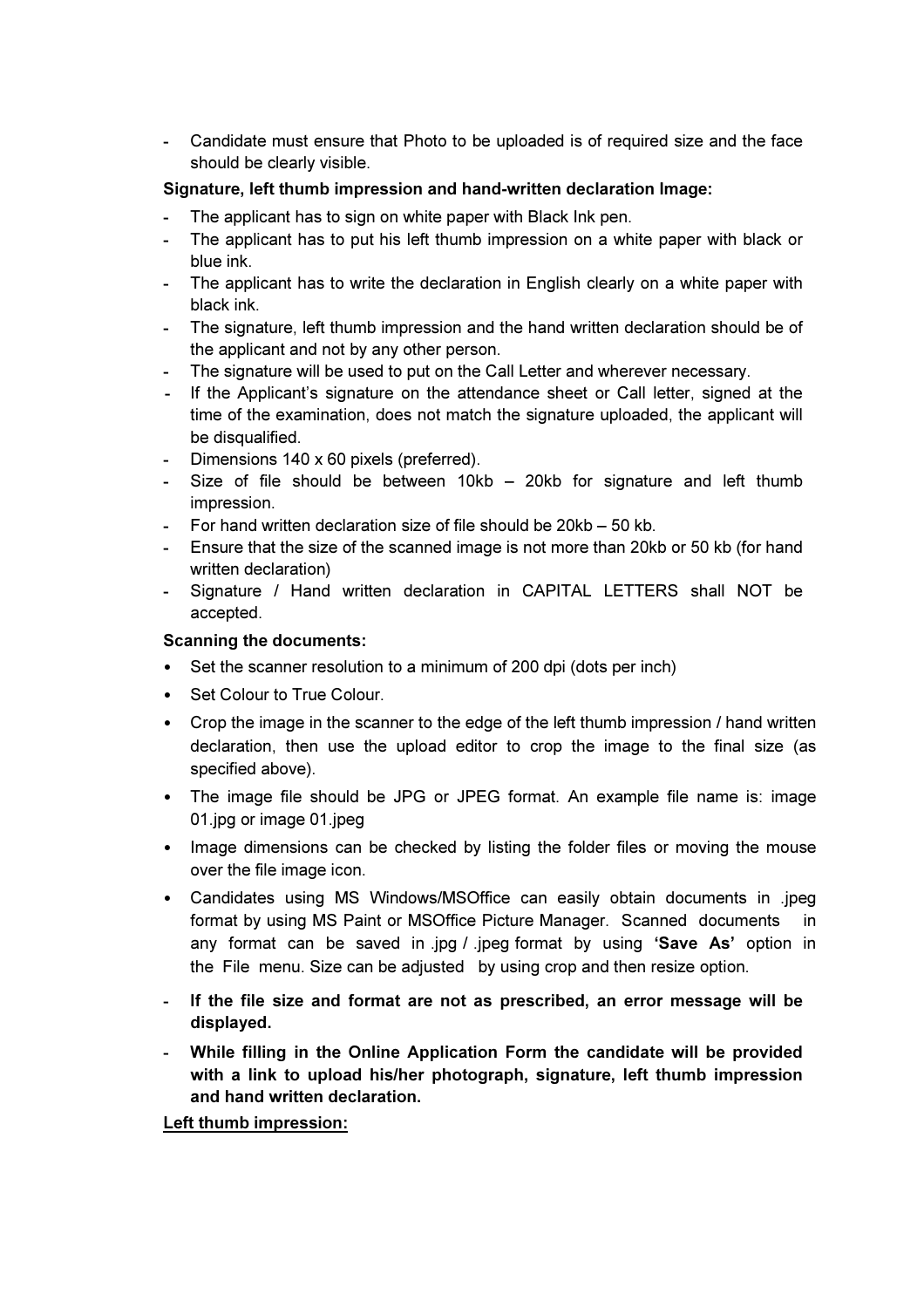- The applicant has to put his left thumb impression on a white paper with black or blue ink.
- The hand written declaration should be of the applicant and not by any other person.
- o File type: jpg / jpeg
- o Dimensions: 240 x 240 pixels in 200 DPI (Preferred for required quality) i.e. 3 cm \* 3 cm (Width \* Height)
- $\circ$  File Size: 20 KB 50 KB

## Hand-written declaration:

- Hand written declaration content is to be as expected.
- Hand written declaration should not be written in **CAPITAL LETTERS**.
- The applicant has to write the declaration in English clearly on a white paper with black or blue ink.
- The hand written declaration should be of the applicant and not by any other person.
- Hand written Declaration
- o File type: jpg / jpeg
- $\circ$  Dimensions: 800 x 400 pixels in 200 DPI (Preferred for required quality) i.e 10 cm  $*$  5 cm (Width \* Height)
- $\circ$  File Size: 50 KB 100 KB

## Procedure for uploading the documents

- While filling in the Online Application Form the candidate will be provided with separate links for uploading left thumb impression and hand written declaration.
- Click on the respective link "Upload left thumb impression / hand written declaration."
- Browse and Select the location where the Scanned left thumb impression / hand written declaration file has been saved.
- Select the file by clicking on it.
- Click the 'Open/Upload' button Your Online Application will not be registered unless you upload your Left thumb impression and hand written declaration as specified.
- If the file size and format are not as prescribed, an error message will be displayed.
- Preview of the uploaded image will help to see the quality of the image. In case of unclear / smudged, the same may be re-uploaded to the expected clarity /quality.

## Note:

- (1) In case the left thumb impression or the hand written declaration is unclear / smudged the candidate's application may be rejected.
- (2) After uploading the left thumb impression / hand written declaration in the online application form candidates should check that the images are clear and have been uploaded correctly. In case the left thumb impression or the hand written declaration is not prominently visible, the candidate may edit his/ her application and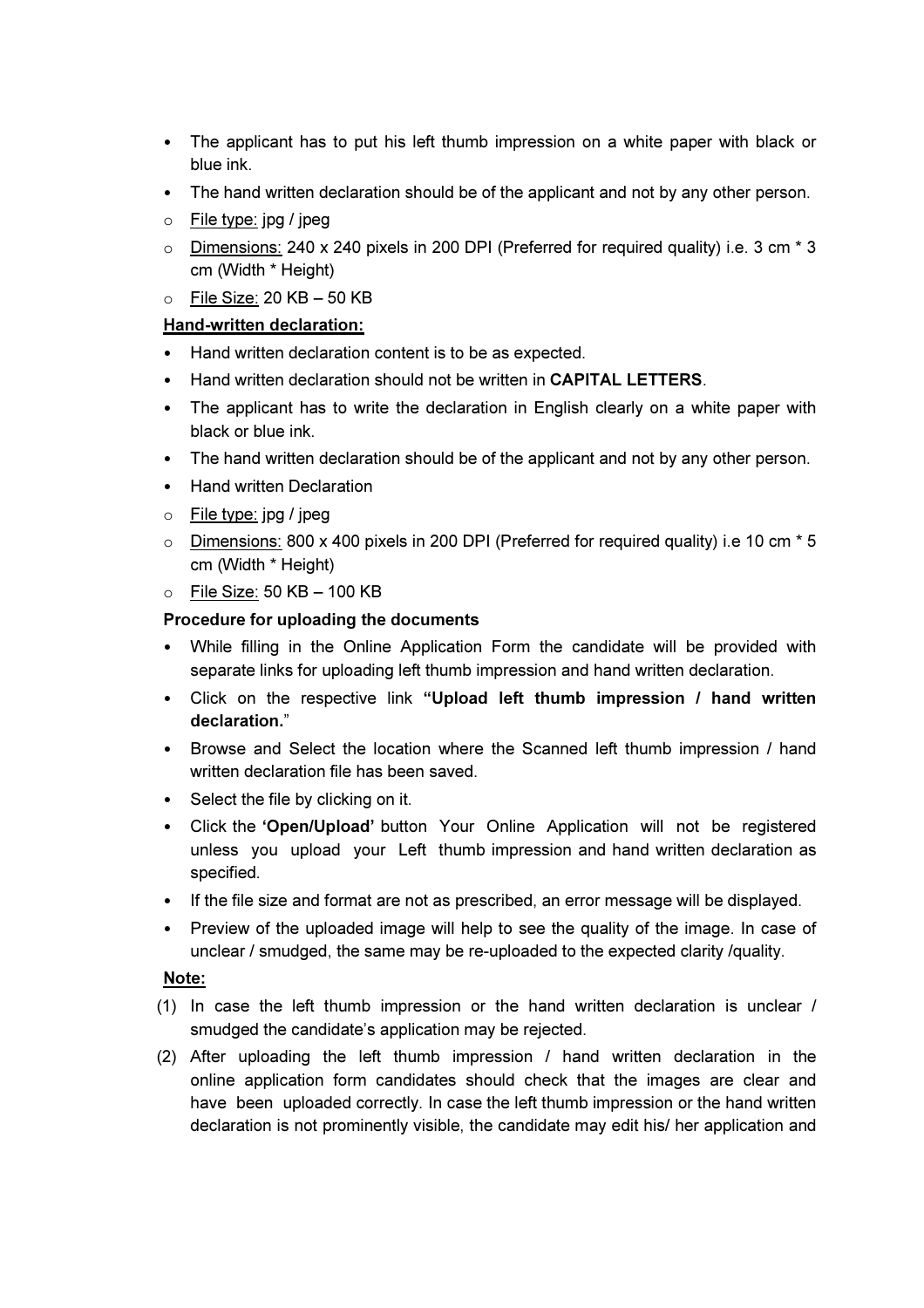re-upload his/ her thumb impression / hand written declaration, prior to submitting the form.

(3) After registering online, candidates are advised to take a printout of their system generated online application form which shall also be brought at the time of appearing of interview, if called for.

Important: Please note that all the particulars mentioned in the online application including Name of the Candidate, Category, Date of Birth, Address, Mobile Number, Email ID, Centre of Examination, etc. will be considered as final and no change/ modifications will be allowed after submission of the online application form. Candidates are hence advised to fill in the online application form with utmost care as no correspondence regarding change of details will be entertained. The Bank will not be responsible for any consequences arising out of furnishing of incorrect and incomplete details in the application or omission to provide the required details in the application form. An online application which is incomplete in any respect such as without proper size photograph and signature uploaded in the online application form/ unsuccessful fee payment will not be considered as valid. Candidates are advised in their own interest to apply on-line much before the closing date and not to wait till the last date for depositing the fee / intimation charges to avoid the possibility of disconnection/ inability/ failure to log on to the website on account of heavy load on internet/website jam. The Bank does not assume any responsibility for the candidates not being able to submit their applications within the last date on account of the aforesaid reasons or for any other reason. Please note that the above procedure is the only valid procedure for applying. No other mode of application or incomplete steps would be accepted and such applications would be rejected. Any information submitted by an applicant in his/ her application shall be binding on the candidate personally and he/she shall be liable for prosecution/ civil consequences in case the information/ details furnished by him/ her are found to be false at a later stage.

## 11. Download of Call Letters:

Candidates will have to visit the Bank's website www.nainitalbank.co.in for downloading call letters for online test. Intimation for downloading call letter will also be sent through email/SMS. Once the candidate clicks the relevant link, he/she can access the window for call letter download. The candidate is required to use (i) Registration Number/ Roll Number, (ii) Password/ Date of Birth for downloading the call letter. Candidate needs to affix recent recognizable photograph on the call letter preferably the same as provided during registration and appear at the examination centre with (i) Call Letter (ii) Photo Identity Proof as stipulated in this advertisement and also specified in the call letter and (iii) Photocopy of the same Photo Identity Proof as brought in original.

#### At the Examination Centre:

Candidates are required to bring the following to the examination centre:

- a. Print out of Call Letter (which has to be downloaded by the candidate using the registration number and password obtained at the time of registration of online application). A recent passport size photograph of the candidate has to be affixed on the Call Letter
- b. Candidates are required to carry with them their currently valid photo identity proof (inoriginal) and photocopy thereof, failing which they will not be allowed to appear for the test.

Without the above mentioned documents the candidate will not be admitted for the examination.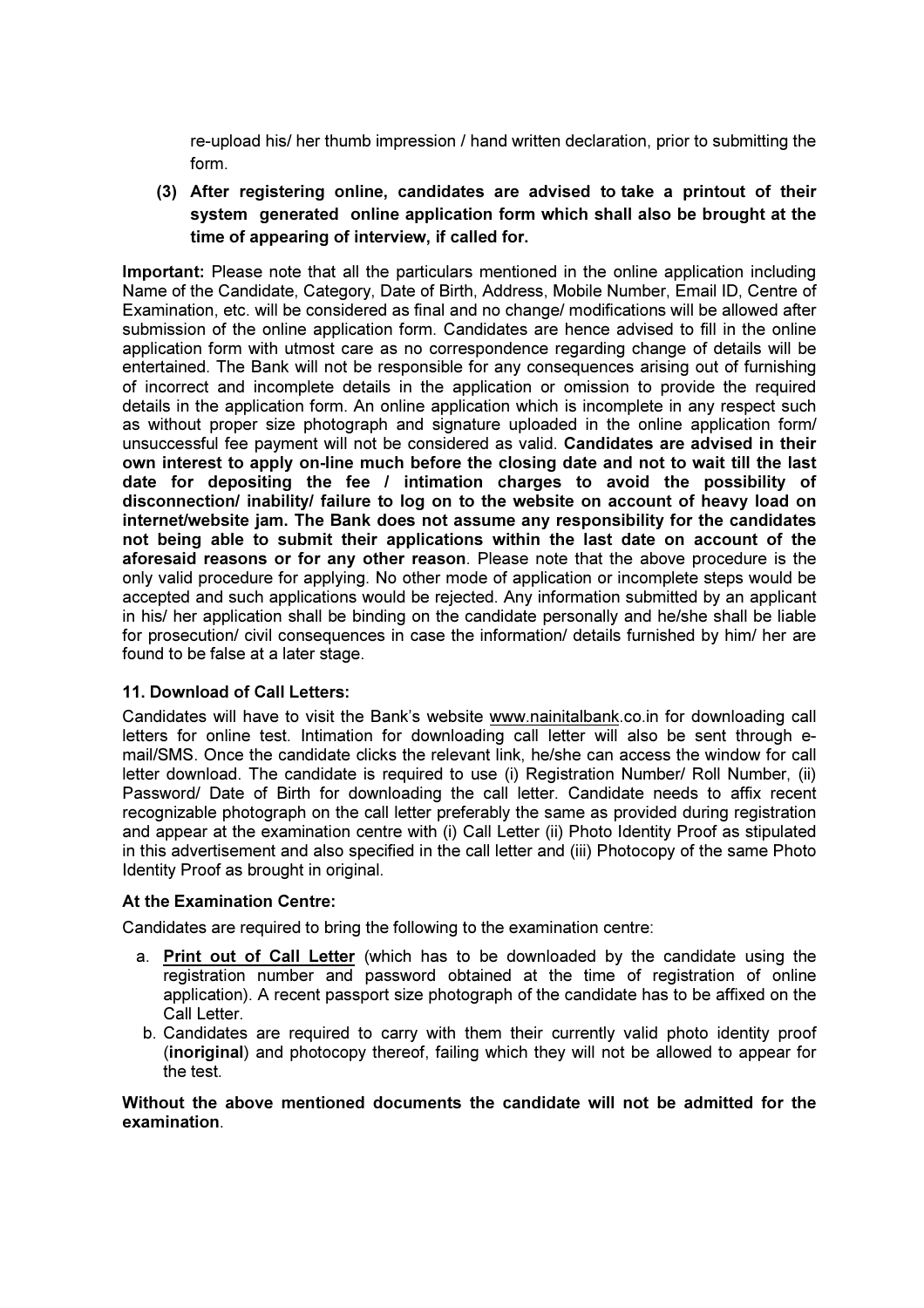Candidates reporting late: i.e. after the reporting time specified on the call letter for Examination will not be permitted to take the examination. The reporting time mentioned on the call letter is prior to the Start time of the test. Though the duration of the examination is 02hours 35 Minutes (155 minutes) of Officers in Grade/Scale-II and 02 hours 25 Minutes (145 minutes) of Officers in Grade/Scale-I, candidates may be required to be at the venue for about 04 hours including the time required for completion of various formalities such as verification and collection of various requisite documents, logging in, giving of instructions, etc.

#### 12. Choice of Center for examination:

Online Exam for Recruitment of Officers will be conducted in centres at following location:

| Sr. No.        | <b>Centres</b>                                |
|----------------|-----------------------------------------------|
|                | Haldwani, Distt. Nainital (Uttarkhand)        |
| $\overline{2}$ | Dehradun (Uttarakhand)                        |
| 3              | Roorkee, Distt. Haridwar (Uttarakhand)        |
| 4              | Haridwar (Uttarakhand)                        |
| 4              | <b>Bareilly (Uttar Pradesh)</b>               |
| 6              | Meerut (Uttar Pradesh)                        |
| $\overline{7}$ | Moradabad (Uttar Pradesh)                     |
| 8              | Lucknow (Uttar Pradesh)                       |
| 9              | Muzaffarnagar (Uttar Pradesh)                 |
| 10             | Delhi (NCR) - Noida, Greater Noida, Ghaziabad |

#### Candidates will have to choose three centres in the State of Uttarakhand and three centres outside the Uttarakahand State.

#### Centre Clauses:

- a) The examination will be conducted online in venues given in the respective call letters.
- b) No request for change of centre/ venue / date/ session for Examination shall be entertained
- c) The Nainital Bank Limited, however, reserves the right to cancel any of the Examination Centres and/ or add some other Centres, at its discretion, depending upon the response, administrative feasibility, etc.
- d) The Nainital Bank Limited also reserves the right to allot the candidate to any centre other than the one he/she has opted for.
- e) Candidate will appear for the examination at an Examination Centre at his / her own risk and expenses and The Nainital Bank Limited will not be responsible for any injury or losses, etc. of any nature.
- f) Choice of centre once exercised by the candidate will be final.

If sufficient number of candidates do not opt for a particular centre for "Online" examination, The Nainital Bank Limited reserves the right to allot any other adjacent centre to those candidates OR if the number of candidates is more than the capacity available for online exam for a centre, The Nainital Bank Limited reserves the right to allot any other centre to the candidate.

#### 13. Candidates will have to appear for personal interview to be conducted by the Bank.

The successful candidates will be called for an interview. After issuance of appointment letter to the selected candidates he/she will be allowed to join in Officers Cadre of the Bank Subject to their being medically fit for assignment. The Bank reserves the right to reject any application without assigning any reason and no correspondence in this regard will be entertained.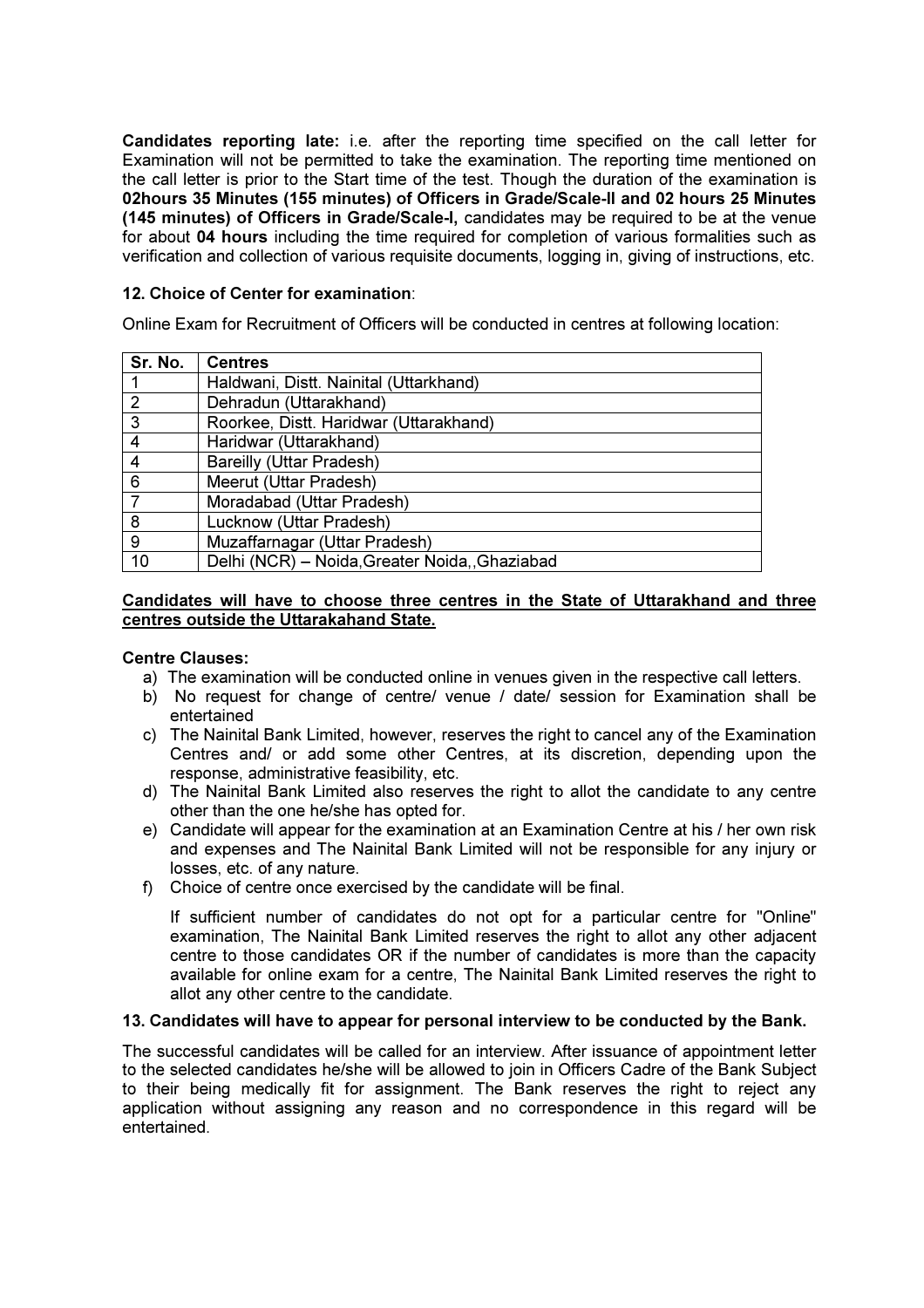#### 14.Vacancies will be filled in at the existing and future branches/offices/ area of operation of the Bank.

15. The data /information once submitted by the candidate in the online application form will be considered as final and cannot be changed at a later stage. The application fee once paid will **NOT BE REFUNDED** on any account nor would be held in reserve for any future examination or selection. The application fee shall also NOT BE REFUNDED in case the application is rejected / not considered by the Bank.

16.The Bank takes no responsibility for any delay in submission of online applications or communication. Candidates in their own interest are advised to ensure that online payment through Debit Cards (RuPay/Visa/MasterCard/Maestro), Credit Cards, Internet Banking, IMPS, Cash Cards/ Mobile Wallets has been successfully remitted as per above instructions and submit the online applications well before the last date.

17. Candidates are advised to ensure that they fulfill the parameters of qualifications and age as prescribed above. Candidates, who do not fulfill the prescribed eligibility criteria, may be disqualified at any stage of the recruitment process.

| Sr.            | <b>Name of the Test</b>      | No.<br>οf        | <b>Maximum</b> | <b>Version</b> | <b>Duration</b>    |
|----------------|------------------------------|------------------|----------------|----------------|--------------------|
| No.            |                              | <b>Questions</b> | <b>Marks</b>   |                |                    |
|                | Reasoning                    | 50               | 50             |                | 40 Minutes         |
| $\overline{2}$ | English Language             | 40               | 40             | Only           | 35 Minutes         |
| $\mathbf{3}$   | <b>Quantitative Aptitude</b> | 50               | 50             | English        | 40 Minutes         |
| $\overline{4}$ | Professional Knowledge       | 60               | 60             |                | 40 Minutes         |
|                | in the related stream.       |                  |                |                |                    |
| <b>Total</b>   |                              | 200              | 200            |                | <b>155 Minutes</b> |

#### 18.Test details for Specialist Officers in Grade/Scale-I & II will be as given below:

#### 19. Test details for Probationary Officers in Grade/Scale-I will be as given below:

| Sr.            | <b>Name of the Test</b>                                                  | No.<br>οf        | <b>Maximum</b> | <b>Version</b> | <b>Duration</b>    |
|----------------|--------------------------------------------------------------------------|------------------|----------------|----------------|--------------------|
| No.            |                                                                          | <b>Questions</b> | <b>Marks</b>   |                |                    |
|                | Reasoning                                                                | 60               | 60             |                | 45 Minutes         |
| $\overline{2}$ | English Language                                                         | 40               | 40             |                | 35 Minutes         |
| $\overline{3}$ | <b>Quantitative Aptitude</b>                                             | 50               | 50             | Only           | 40 Minutes         |
| $\overline{4}$ | <b>General Awareness (with</b><br>special<br>reference<br>to<br>Banking) | 50               | 50             | English        | 25 Minutes         |
| <b>Total</b>   |                                                                          | 200              | 200            |                | <b>145 Minutes</b> |

| Penalty for wrong answer              | Yes, 0.25 marks for each wrong answer |
|---------------------------------------|---------------------------------------|
| Number of Answer choices per question | 5 Options                             |

## 20. ACTION AGAINST CANDIDATES FOUND GUILTY OF MISCONDUCT/ USE OF UNFAIR MEANS:

Candidates are advised in their own interest that they should not furnish any particulars that are false, tampered with or fabricated and should not suppress any material information while submitting online application. At the time of examination, interview or in a subsequent selection procedure, if a candidate is (or has been) found quilty of: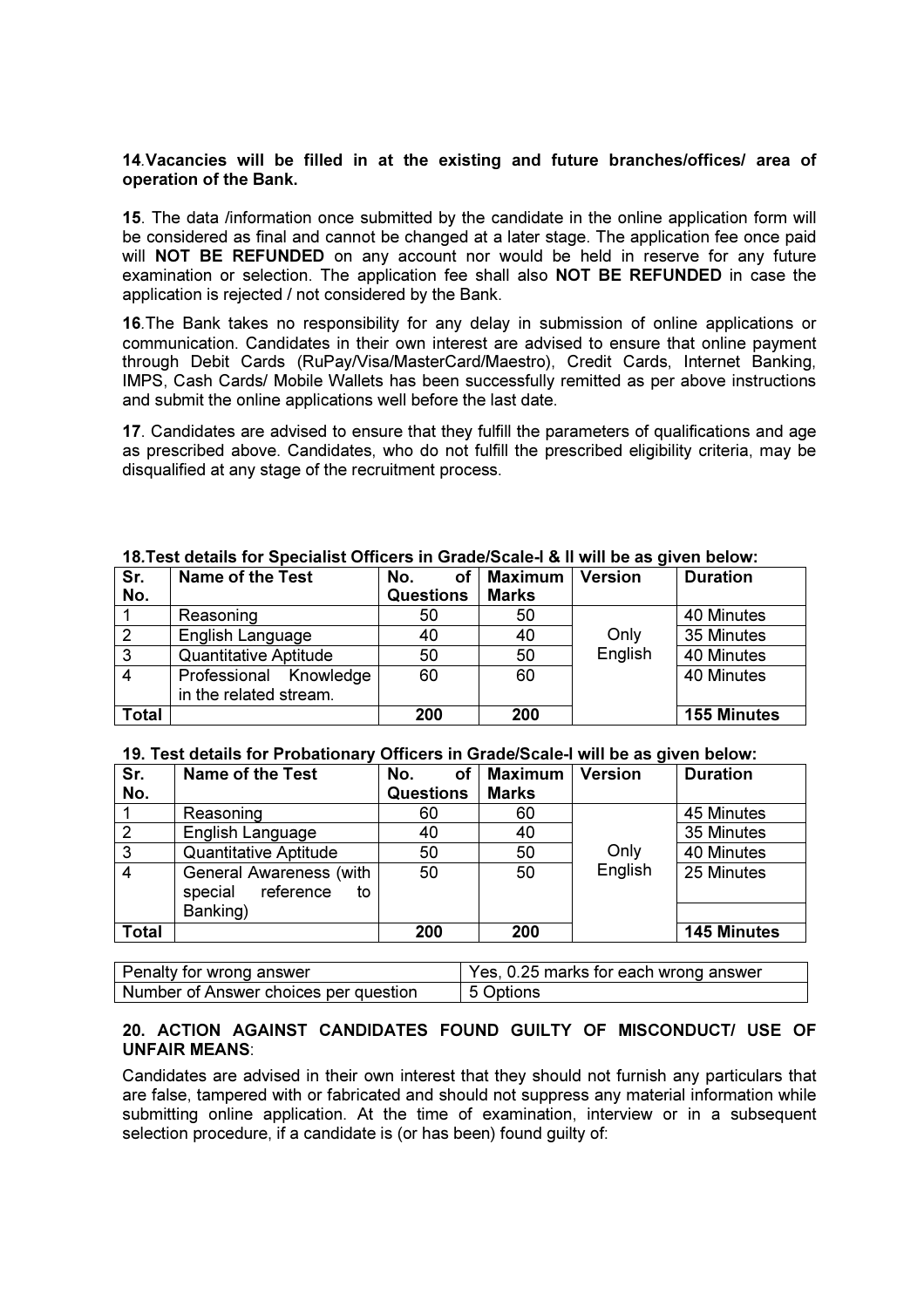- i. Using unfair means or
- ii. Impersonating or procuring impersonation by any person or
- iii. Misbehaving in the examination/ interview hall or disclosing , publishing , reproducing, transmitting, storing or facilitating transmission and storage of contents of the test(s) or any information therein in whole or part thereof in any form or by any means, verbal or written, electronically or mechanically for any purpose or
- iv. Resorting to any irregular or improper means in connection with his/her candidature or v. Obtaining support for his/her candidature by any unfair means or
- vi. Carrying mobile phones or similar electronic devices of communication in the examination/ interview hall or
- vii. Any canvassing by or on behalf of candidate or to bring political or outside influence with regard to his/ her selection/recruitment shall be considered DISQUALIFICATION
- viii. Candidates will be called for on-line examination on the basis of details (such as Age, Educational/ Professional Qualification and Experience etc.) submitted by them in their application form. Before appearing for the on-line examination, candidates must ensure that they fulfill the eligibility criteria stipulated by the Bank in all respect. However, the Bank will verify the eligibility criteria i.e. Age, Educational/ Professional Qualification, Experience etc. subject to authenticity thereof with the Original Documents only at the time of interview to be held on the basis of performance in the on-line examination and subsequently related certificates/ documents will be got verified from the University/ Institute/ issuing Authority.

Such a candidate may, in addition to rendering himself/ herself liable to criminal prosecution, be liable:

- a. To be disqualified from the examination for which he/ she is a candidate.
- b. To be debarred, either permanently or for a specified period, from any examination conducted by the Bank.
- c. For termination of service, if he/she has already joined the Bank.

## 21. BIOMETRIC DATA – Capturing and Verification

It has been decided to capture the biometric data (thumb impression) and the photograph of the candidates on the day of the Examination.

The biometric data and photograph will be verified subsequently. Decision of the Biometric data verification authority with regard to its status (matched or mismatched) shall be final and binding upon the candidates.

Candidates are requested to take care of the following points in order to ensure a smooth process

- If fingers are coated (stamped ink/mehndi/coloured …etc), ensure to thoroughly wash them so that coating is completely removed before the exam / interview / joining day.
- If fingers are dirty or dusty, ensure to wash them and dry them before the finger print (biometric) is captured.
- Ensure fingers of both hands are dry. If fingers are moist, wipe each finger to dry them.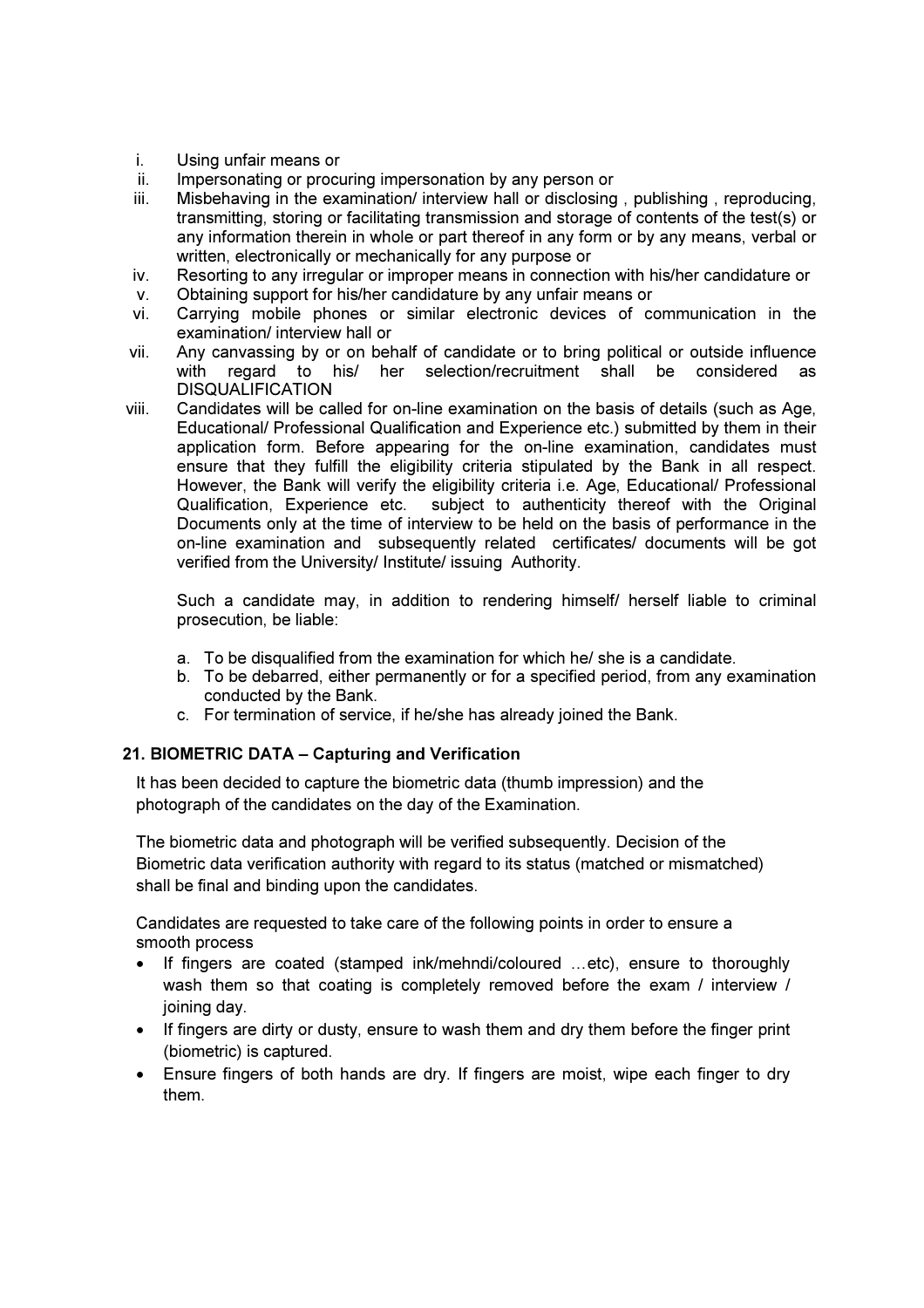• If the primary finger (thumb) to be captured is injured/damaged, immediately notify the concerned authority in the test centre.

## 22. OTHER CLAUSES:

- 1. The possibility for occurrences of some problem in administration of the examination cannot be ruled out completely which may impact test delivery and/or result from being generated. In that event, every effort will be made to rectify such problem, which may include movement of candidates, delay in test. Conduct of a re-exam is at the absolute discretion of test conducting body. Candidates will not have any claim for a re-test. Candidates not willing to move or not willing to participate in the delayed process of test delivery shall be summarily rejected from the process.
- 2. Decision of the The Nainital Bank Limited in all matters relating to recruitment will be final and binding on the candidate. No correspondence or personal enquiries shall be entertained by The Nainital Bank Limited, in this behalf.
- 3. If the examination is held in more than one session, the scores across various sessions will be equated to adjust for slight differences in difficulty level of different test batteries used across sessions. More than one session are required if the nodes capacity is less or some technical disruption takes place at any centre or for any candidate.
- 4. The Nainital Bank Limited would be analyzing the responses (answers) of individual candidates with those of other candidates to detect patterns of similarity of right and wrong answers. If in the analytical procedure adopted by The Nainital Bank Limited in this regard, it is inferred/ concluded that the responses have been shared and scores obtained are not genuine/ valid, The Nainital Bank Llimited reserves the right to cancel the candidature of the concerned candidates and the result of such candidates (disqualified) will be withheld.
- 5. Instances for providing incorrect information and/ or process violation by a candidate detected at any stage of the selection process will lead of disqualification of the candidate from the selection process and he/she will not be allowed to appear in any of the Nainital Bank Limited recruitment process in the future. If such instances go undetected during the current selection process but are deducted subsequently, such disqualification will take place with retrospective effect.
- 6. Process of Arriving at Scores-

The scores of online examination are obtained by adopting the following procedure:

- I. Number of questions answered correctly by a candidate in each objective test is considered for arriving at the corrected score after applying penalty for wrong answers.
- II. The corrected scores so obtained by a candidate are made equivalent to take care of the minor difference in difficulty level, if any, in each of the objective tests held in different sessions to arrive at the Equated Scores\*

\*Scores obtained by candidates on any test are equated to the base form by considering the distribution of scores of all the forms.

III. Test wise scores and scores on total is reported with decimal point upto two digits.

Note- Cutoffs are applied in two stages:

(i) On scores in individual tests.